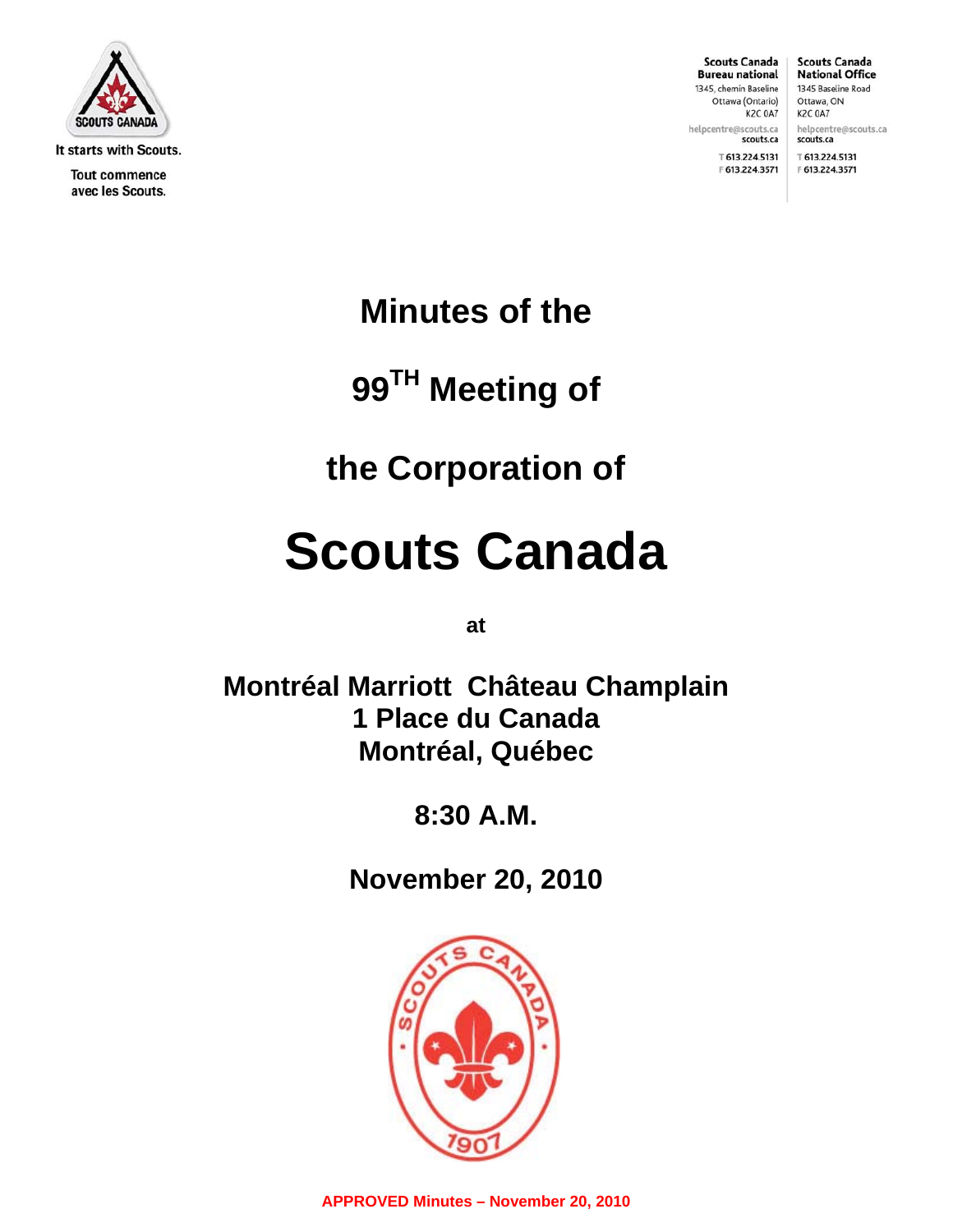### **MINUTES OF THE 99TH MEETING OF THE CORPORATION OF SCOUTS CANADA**

#### **NO. 1 WELCOME:**

Steve Kent welcomed members to the 99th Meeting of the Corporation of Scouts Canada. Introduction of the head table: Jessica Page, Vice Chair of the Board – Strategic, Janet Yale, Executive Commissioner and Chief Executive Officer, Jon Singleton, Vice-Chair of the Board – Finance and Steve Kent, Chief Commissioner and Chair of the Board.

The meeting was called to order. The AGM was broadcast live via the internet.

#### **NO. 2 INVOCATION AND GONE HOME:**

Jessica Page, Vice-Chair of the Board – Strategic, presented the invocation. Scouts Canada recognized Scouters who have 'Gone Home' since the last meeting:

| Mr. Bob Black                                    | Alberta, Honorary Member (Non-Voting) Scouts<br>Canada.                                                                                                                                         |
|--------------------------------------------------|-------------------------------------------------------------------------------------------------------------------------------------------------------------------------------------------------|
| <b>Reverend Pete Collins</b>                     | (January 2010) British Columbia, He was involved in<br>Scouting for over 60 years; Served on the National<br>Team; and was the Scouting contact for the United<br>Church of Canada.             |
| Mrs. Pete Collins                                | (January 11, 2010) British Columbia, Wife of Pete<br>Collins                                                                                                                                    |
| Mrs. Doris Elaine Duncan                         | (March 26, 2010) Nova Scotia, Wife of former Council<br>Executive Director, Nova Scotia, Donald Duncan.                                                                                         |
| <b>Bill Fetter</b>                               | (July 27, 2009) Ontario, Council Field Executive in<br>former Blue Water Region                                                                                                                 |
| Pierre Laurin                                    | (May 31, 2010) Ontario, Director of Risk Management,<br>Scouts Canada                                                                                                                           |
| Mr. A. Bruce McLean                              | Surrey, British Columbia                                                                                                                                                                        |
| John Partlo                                      | Ontario                                                                                                                                                                                         |
| <b>Chesley Alwyn Pippy</b>                       | (April 5, 2010) Newfoundland & Labrador; St. John's,<br>Devoted Scouter in Rovers Ground Search and Rescue;<br>Honorary Member of the Scouts Canada Corporation;<br>Silver Acorn recipient 1982 |
| Jim Watson                                       | (May 13, 2010) Ontario, Former Executive Director,<br><b>Greater Toronto Council</b>                                                                                                            |
| <b>Grandson of Warren Edis</b><br>John D. MacKay | (April 19, 2010) British Columbia, Council Field<br>Executive, Cascadia Council<br>(May 2010) Scouts Canada Foundation and long-time                                                            |
|                                                  |                                                                                                                                                                                                 |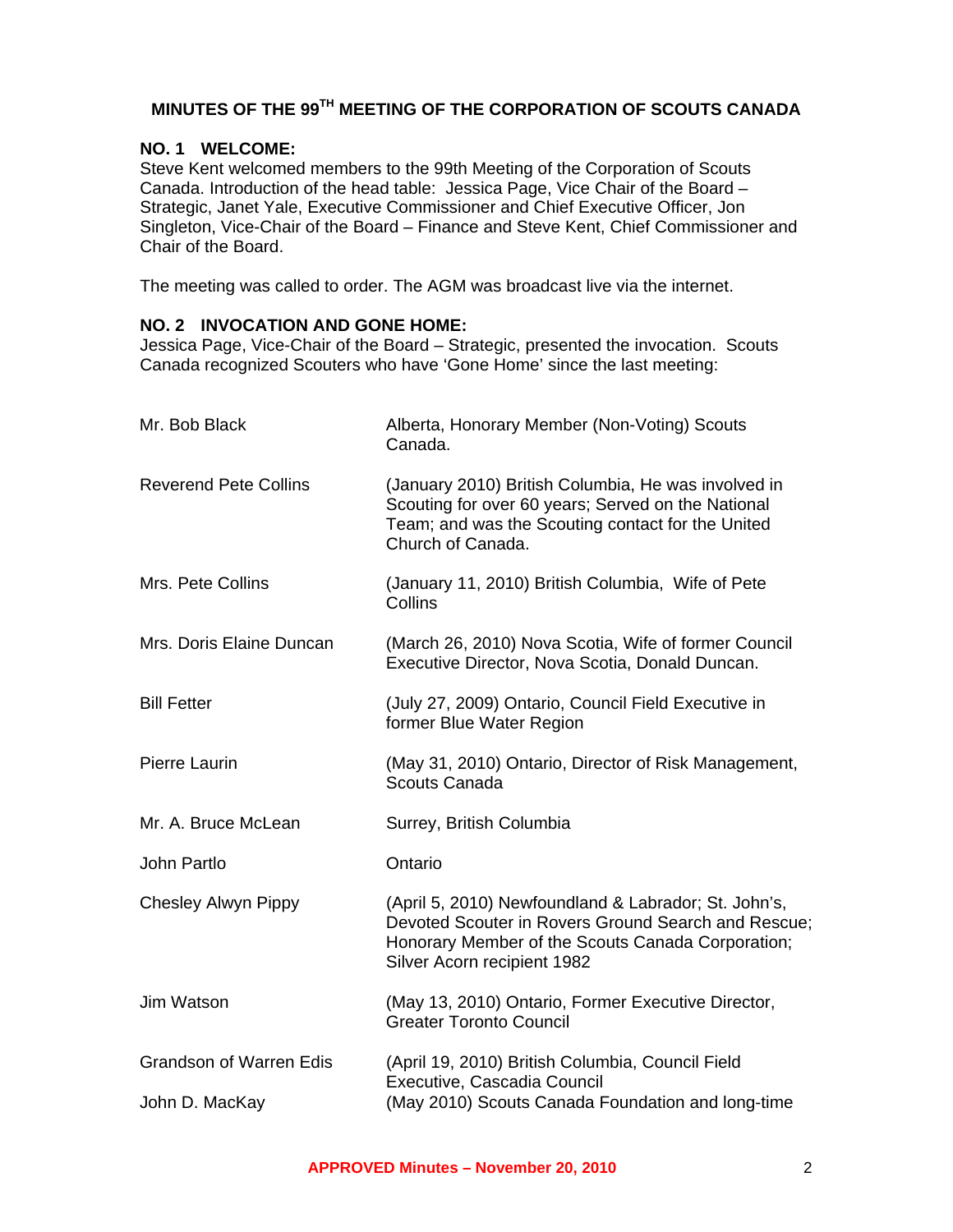**Scouter** 

Fred Bishop (May 24, 2010) Nova Scotia, long-time Scouter

Brian Moore's Mother (October 15, 2010)

Jessica asked for any further names from the floor to be added: John Rowswell – Honorary Member of Northern Ontario

#### **A moment of silence followed.**

The Chief Commissioner provided delegates with a brief overview of voting instructions prior to proceeding with the business of the meeting.

\*Four scrutineers were introduced: Melissa Martins Casagrande Charles Johnston Jeff Smith JP Busschaert

#### **NO. 3 SPECIAL CORRESPONDENCE AND REGRETS:**

Janet Yale, Executive Commissioner and Chief Executive Officer received regrets from Board Members: Sean Naldrett and John Waddington, Honorary Legal Counsel William Vanveen, and Honorary Officers (Voting) John Adams, BC; Roger Philips, SK; David Huestis, NB; John Edgecombe, NS; Don Livingston, PE; Joan Cook, NF; Douglas Ward, MB; Members of L'Association des Scouts du Canada: Robert Nowlan, Jean-François Champagne, and Christian Perreault.

#### **NO. 4 APPROVAL OF THE MINUTES:**

Janet Yale brought forward the previously circulated Minutes of the  $98<sup>th</sup>$  Meeting for approval. Hearing no errors or omissions, the following Motion was made:

#### **MOTION:**

**Moved that the Minutes of the 98th Meeting of the Corporation of Scouts Canada on November 21, 2009, as circulated following that meeting, be approved.** 

| Moved: Peter Ng<br>Seconded: Mark Simpson | <b>CARRIED</b> |
|-------------------------------------------|----------------|
|-------------------------------------------|----------------|

#### **NO. 5 REPORT TO MEMBERS FROM THE CHIEF COMMISSIONER AND CHAIR OF THE BOARD:**

Steve Kent thanked Quebec Council for their generosity and for the exciting new partnership with L'Asscociation des Scouts du Canada, proclaiming this to be the first ever joint National Scout Conference between Canada's two Scouting Associations. Steve Kent expressed pride and congratulations on this being the first time in thirty years Scouts Canada has experienced two consecutive years on membership growth and highlighted some key projects that have been put in place to contribute to Scouts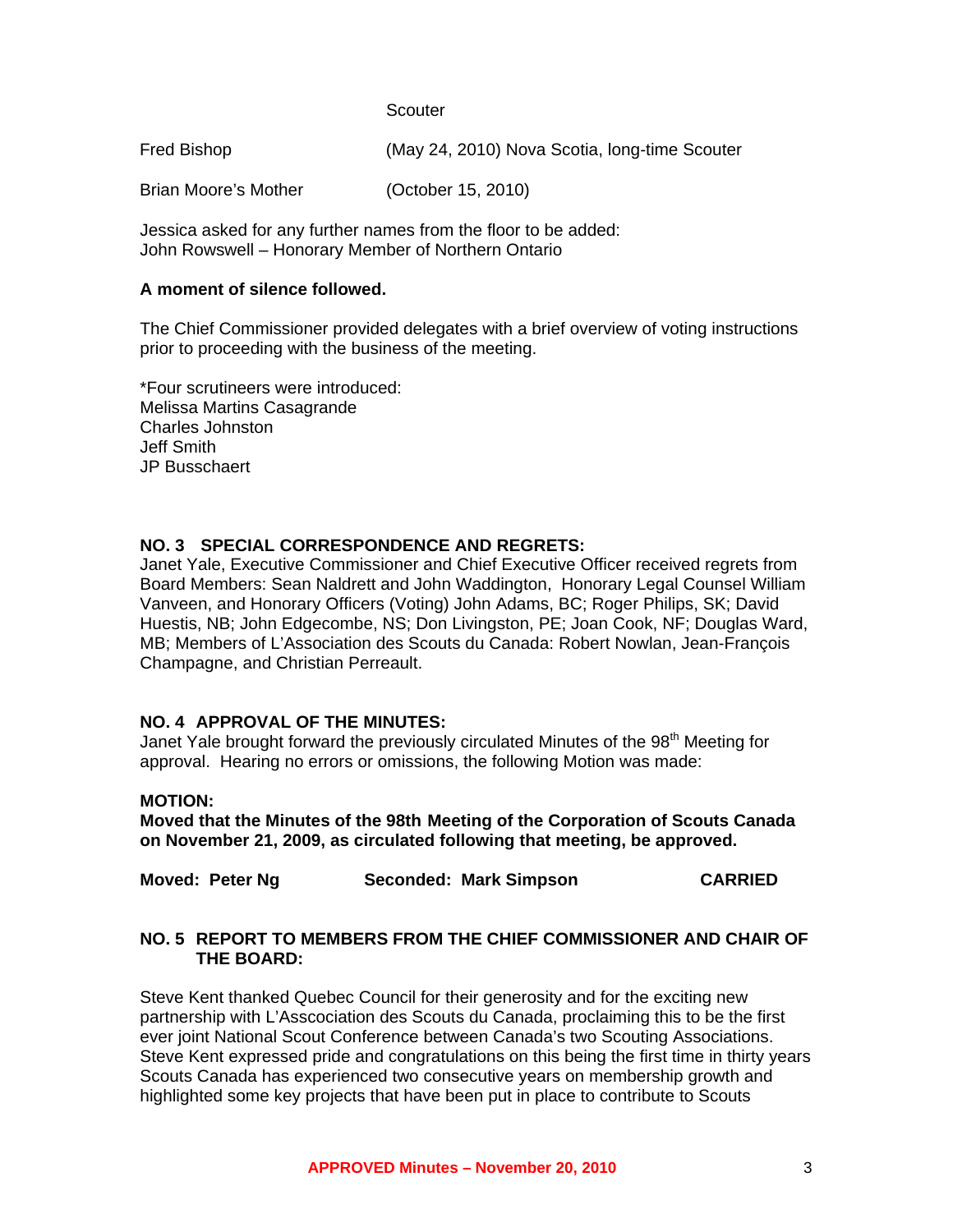success. A brief overview of the Scouting Now Action Plan was made and the transition into SCOUT LOOK 2020 was mentioned.

#### **MOTION:**

**Moved that the Report of the Chief Commissioner and Chair of the Board to the Members be accepted.** 

**Moved: Senator Consiglio Di Nino Seconded: Kyle van Delft CARRIED** 

#### **NO. 6 REPORT OF THE NOMINATING COMMITTEE:**

Glenn Armstrong, Chair of the Nominating Committee, presented a brief overview of the Nominations Report (see attached).

#### **Chief Commissioner Reappointment**

Glenn Armstrong submitted for approval by the Voting Members, the Nominating Committee's recommendation for Chief Commissioner, which needs to go forward to The Chief Scout of Canada, His Excellency The Right Honourable David Johnston, Governor General of Canada

On behalf of the Nominating Committee, Glenn made the following Motion**,** 

#### **MOTION:**

**That Scouts Canada makes recommendation to the Chief Scout for re-appointment as Chief Commissioner, Mr. Stephen (Steve) P. Kent of Mount Pearl, NL.** 

| <b>Moved: Glenn Armstrong</b> | <b>Seconded: Rod Wilson</b> | <b>CARRIED</b> |
|-------------------------------|-----------------------------|----------------|
|-------------------------------|-----------------------------|----------------|

#### **NO. 7 ELECTION OF OFFICERS AND MEMBERS**

Glenn Armstrong submitted for acceptance, by the Voting Members, that portion of the nominating Committee's report respecting the election of Vice-Chair Finance, the 18 members of the Board, the 11 Honorary Officers with voting rights, and the 152 Honorary Members Non-Voting of the Scouts Canada Corporation.

On behalf of the Nominating Committee, Glenn made the following Motion,

#### **MOTION:**

**The acceptance of that portion of the Nominating Committee's report respecting the 18 members of the Board, the Vice-Chair Finance, the Past Chair and Chief Commissioner, the 11 Honorary Officers and the 152 Honorary Members Non-Voting as circulated in the report:** 

**For election as a Member of the Board and as Vice-Chair Finance** 

• **Jon Himmens, Calgary, AB** 

**For Election as Members of the Board:** 

- **Stephen (Steve) P. Kent, Mount Pearl, NL Chair**
- **Jessica Page, Toronto, ON Vice–Chair Strategic**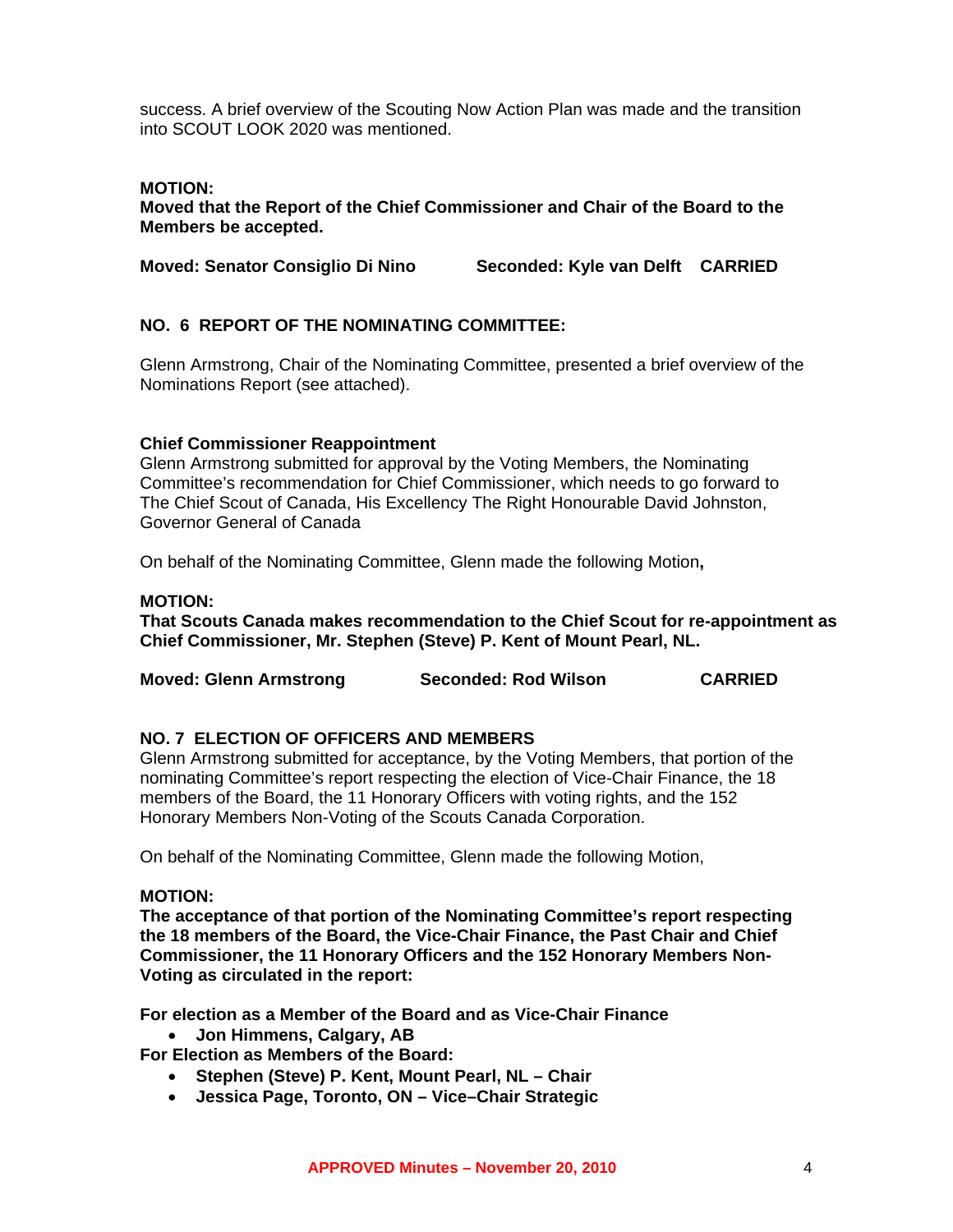- **Glenn Armstrong, Winnipeg, MB Past Chair**
- **William Vanveen, Ottawa, ON Legal Counsel**
- *Janet S. Yale, Ottawa, ON* **Chief Executive Officer**
- **Kyle Tiney, Port Coquitlam, BC Member (Youth)**
- **Brian Taylor, Edmonton, AB Member**
- *Gillian Roberts\*, Saskatoon, SK* **Member (Youth)**
- **Sean Naldrett, Winnipeg, MB Member**
- **Phil Gazaleh, Gloucester, ON Member (Youth)**
- *Neal Rice\*, Nepean, ON* **Member (Youth)**
- **Christopher von Roretz, Dorval, QC Member (Youth)**
- *David Connelly\*, Yellowknife, NWT* **Member**
- *Peter R. Ford\*, Moncton, NB* **Member**
- **Karl West, Kingston, NS Member**
- **Derek Key, Summerside, PE Member**
- *Maurice J. Tuff\*, Mount Pearl, NL* **Member**
- **Jaff Valiani, Vancouver, BC Member-at-Large**
- *John Estrella\*, Markham, ON* **Member-at-Large**
- **Andrew Bienhaus, Binbrook, ON, Member-at-Large**
- **Michael O'Connor, Oakville, ON Member-at-Large**
- **Craig Kielburger, Toronto, ON Member-at-Large**
- *Amy Barrett-Smith\*, Guelph, ON* **Member-at-Large**

**N.B. "\*" –** *New Members* 

**For election as Honorary Officers (Voting):** 

- **British Columbia/Yukon John Adams, Duncan, BC**
- **Alberta Dr. Monty Audenart, Red Deer, AB**
- **Saskatchewan Roger Phillips, Regina, SK**
- **Manitoba Douglas Ward, Q.C., Winnipeg, MB**
- **Ontario Senator Consiglio Di Nino, Toronto, ON**
- **Québec Andrew Molson, Montréal, QC**
- **New Brunswick David Huestis, Saint John, NB**
- **Nova Scotia John Edgecombe, Halifax, NS**
- **Prince Edward Island Don Livingstone, Charlottetown, PE**
- **Newfoundland/Labrador The Honourable Joan Cook (Retired Senator), St. John's, NF**

**And for election, the 152 Honorary Non-Voting Members as submitted by councils and contained in the report as circulated.** 

| <b>Moved: Glenn Armstrong</b> | <b>Seconded: Tim McNaughton</b> | <b>CARRIED</b> |
|-------------------------------|---------------------------------|----------------|
|-------------------------------|---------------------------------|----------------|

#### **NO. 8 SELECTION OF NOMINATING COMMITTEE MEMBERS:**

The Chief Commissioner confirmed that all nominations received must be Voting Members of the Corporation. The top three candidates will be nominated (should include one youth).

The Chief Commissioner received the following nominations from the floor: Laura Jarvis (adult), Christopher Pike (adult), Dylan Reinhart (youth), Ann Jennings (youth). Elections took place by secret ballot.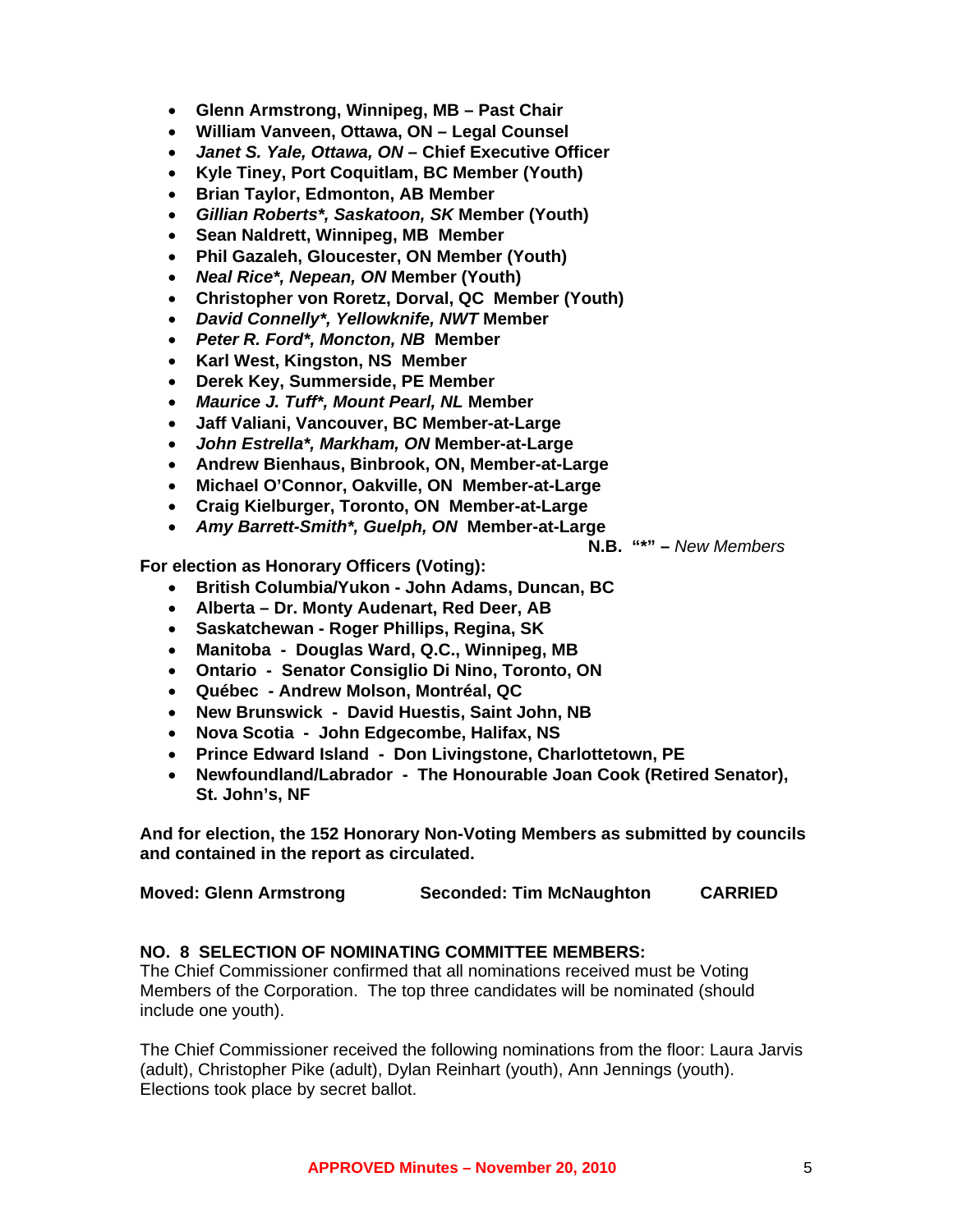#### **NO. 9 MOTIONS PRESENTED TO THE MEMBERS BY THE CHIEF COMMISSIONER ON BEHALF OF THE BOARD**

#### **MOTION:**

**On motion duly made, seconded and passed, it was RESOLVED THAT: 1. Article IV b. (1) of By-Law No. 2 is hereby deleted and replaced with the following:** 

#### **"Term of Office"**

**All appointments of Officers, other than the CEO who shall hold office for such term as may be set out in the employment agreement referred to in Article IV b (2), and the Chief Commissioner who is appointed by the Chief Scout, shall become effective on the termination of the annual general meeting of Members at which the appointments were made and shall end at the conclusion of the next succeeding annual general meeting of Members. With the exception of the Chief Scout, the Chief Commissioner, the Honorary Officers, the most recent Past Chief Commissioner, Honorary Legal Counsel and the CEO, no Officer shall be eligible to serve more than three (3) consecutive one (1) year terms in any one (1) office. The Chief Commissioner shall be eligible to serve a maximum of four (4) consecutive one (1) year terms in that office. The Chief Commissioner shall serve until such time as his/her successor is duly appointed by the Chief Scout."** 

**2. Article V d. of By-Law No. 2 is hereby deleted and replaced with the following:** 

#### **"Term of Office"**

**The term of office of each member of the Board shall commence on the termination of the annual general meeting of Members at which such member was elected and shall end at the conclusion of the next succeeding annual general meeting of Members. The Board (except for the CEO, who is appointed by the Board, and the Chief Commissioner, who is appointed by the Chief Scout) shall be elected by the Voting Members at each annual general meeting of Members for a term of one (1) year. No member of the Board, other than the CEO who shall hold office for such term as may be set out in the employment agreement referred to in Article IV b (2), the Chief Commissioner and the most recent Past Chief Commissioner of the Board, shall be eligible to serve more than three (3) consecutive one (1) year terms in any one office. The Chief Commissioner shall be eligible to serve a maximum of four (4) consecutive one (1) year terms in that office. The Chief Commissioner shall serve until such time as his/her successor is duly appointed by the Chief Scout."** 

**3. Article VII b. (4) and VII b. (7) of By-Law No. 2 are hereby deleted and replaced with the following:** 

**"Nominating Committee"**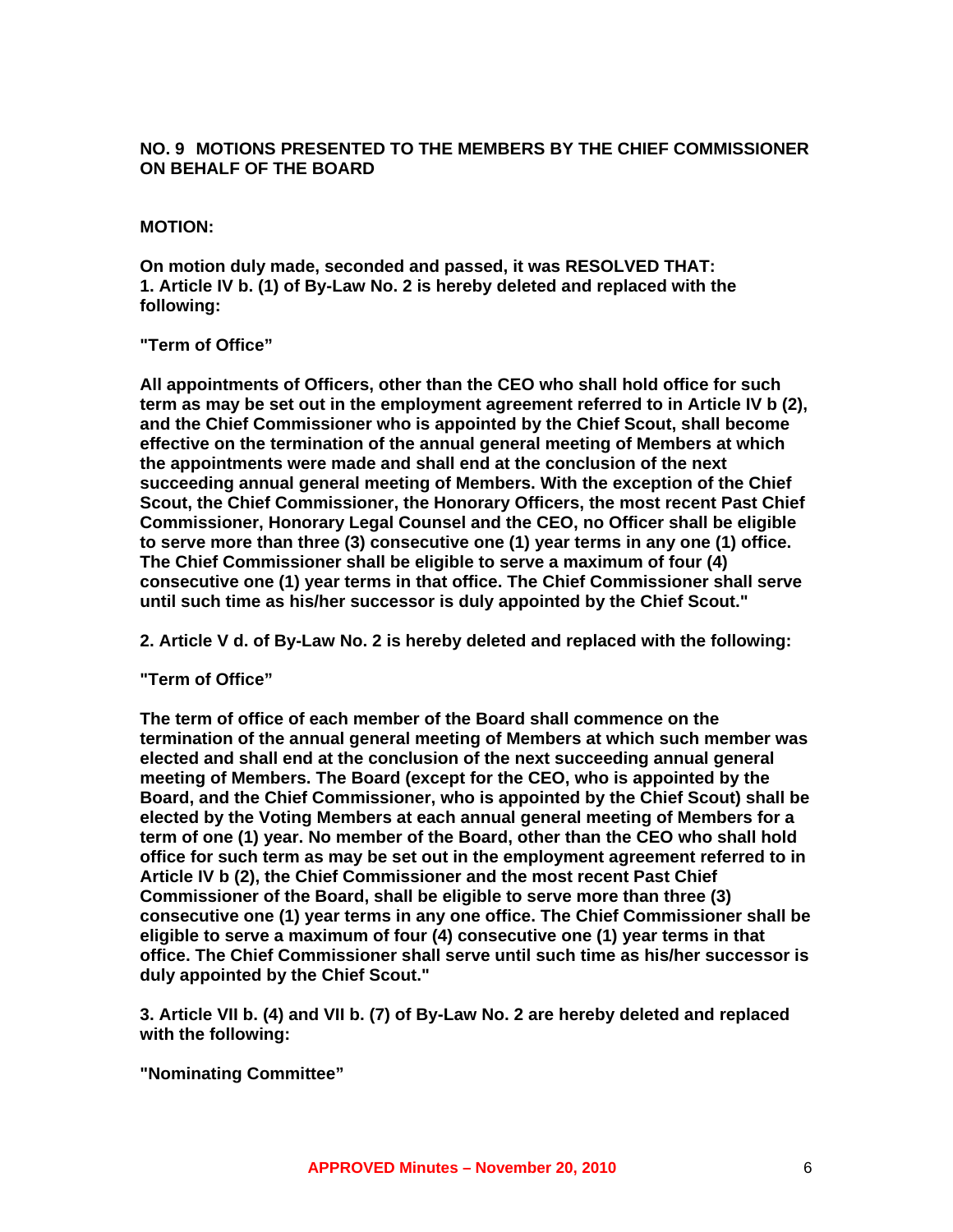**(4) The Nominating Committee shall prepare for presentation to the annual general meeting of Members in each year a list of:** 

**(a) Recommendation to the Chief Scout for appointment to the position of Chief Commissioner;** 

**(b) Additional Officers, namely, Vice-Chair of the Board – Finance, Vice-Chair of the Board - Strategic, Past Chief Commissioner, Honorary Legal Counsel and such other Officer or Officers as the Board may determine;** 

**(c) Eighteen (18) individuals with at least one (1) individual from each Province and one (1) from the Northwest Territories and Nunavut provided that four (4) of the eighteen (18) must be Youth Members;** 

**(d) Honorary Members; and** 

**(e) The Chief Scout, in the event the Governor General, for any reason, is unable to accept the office.** 

**(7) Additional nominations for positions on the Board, including additional recommendations for Chief Commissioner, may be made provided that (a) each nomination is signed by five (5) Voting Members and is accompanied by a curriculum vitae and a written confirmation from the nominee acknowledging that he is willing to serve and that he has an understanding of the position to which he has been nominated and (b) such additional nominations are presented to the Chair of the Nominating Committee, care of the National Office, at least twenty-five (25) days prior to the date of the annual general meeting of Members** 

**Moved: Jon Himmens Seconded: Glenn Bradley CARRIED** 

#### **NO. 8 SELECTION OF NOMINATING COMMITTEE MEMERS (Continued)**

Steve Kent announced the results of the election for members of the Nominating Committee. The successful candidates are Christopher Pike, Newfoundland and Labrador Council, Laura Jarvis, Greater Toronto Council and Ann Jennings, Newfoundland and Labrador Council

#### **MOTION:**

**To destroy the ballots.** 

| <b>Moved: Gord Ellison</b> | <b>Seconded: Darren Thompson</b> | <b>CARRIED</b> |
|----------------------------|----------------------------------|----------------|
|----------------------------|----------------------------------|----------------|

The Chief Commissioner thanked the past members of the 2010 Nominating Committee for their dedicated service.

#### **NO. 9 MOTIONS PRESENTED TO THE MEMBERS BY THE CHIEF COMMISSIONER ON BEHALF OF THE BOARD (continued**

#### **MOTION:**

**On motion duly made, seconded and passed, it was RESOLVED THAT:**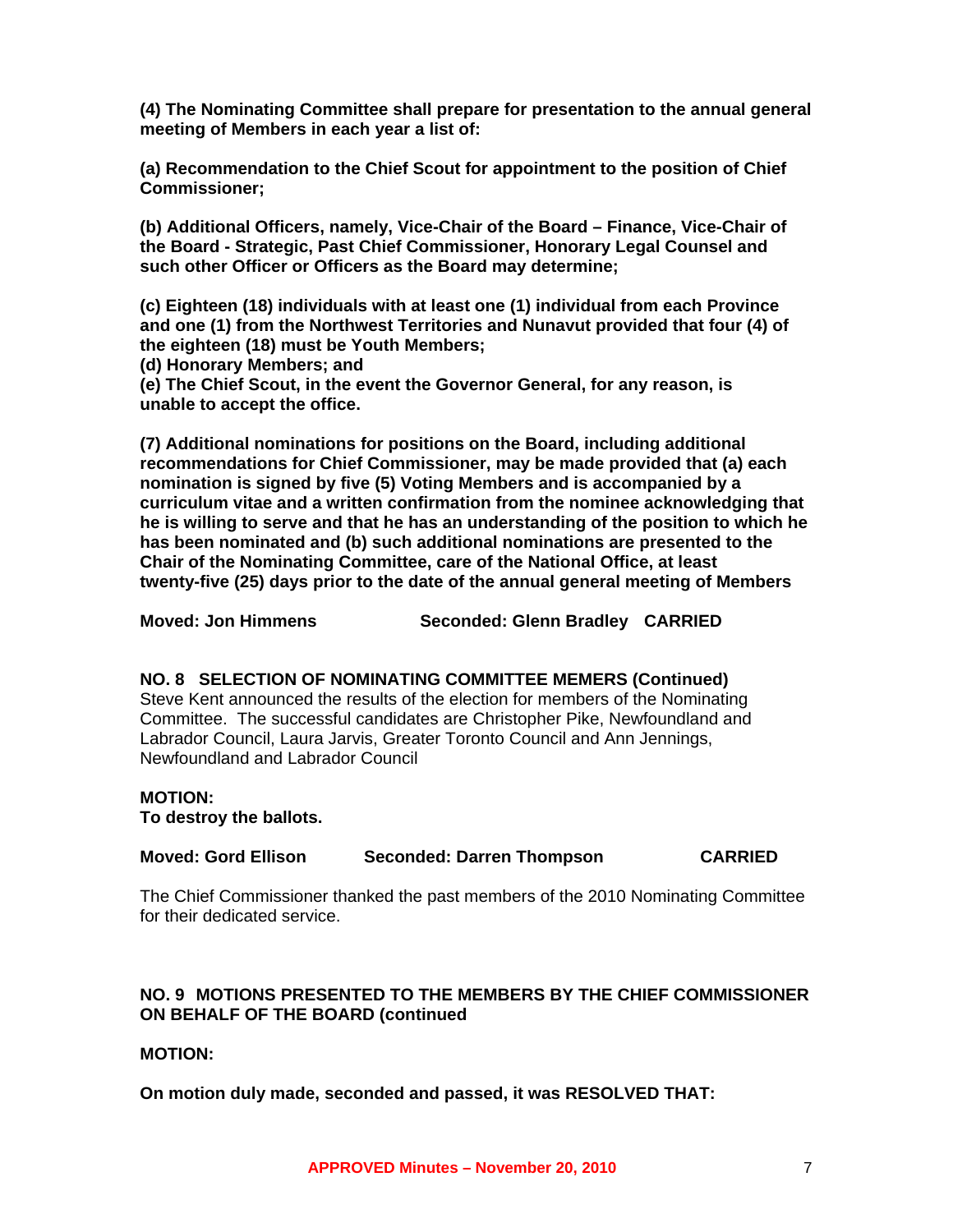#### **ARTICLE III - MEETINGS OF MEMBERS**

**b. Business at Annual General Meetings - The following business shall be transacted at each annual general meeting:** 

**(4) Recommendation to the** *Patron Scout* **Chief Scout of an individual to fill the position of Chief Commissioner;** 

**(5) appointment of Officers and election of Members of the Board (except for the CEO, who is appointed by the Board, and the Chief Commissioner, who is appointed by the Patron Chief Scout);** 

**ARTICLE IV - OFFICERS** 

**a. Officers - The officers of the Corporation shall be the** *Patron Scout* **Chief Scout, Chief Commissioner, Vice Chair of the Board - Strategic, Vice Chair of the Board - Finance, CEO, Past Chief Commissioner, Honorary Legal Counsel and such other officers as the Board may determine (herein referred to, individually, as an "Officer" and collectively, as the "Officers").** 

#### **b. Term of Office –**

**(1) All appointments of Officers, other than the CEO who shall hold office for such term as may be set out in the employment agreement referred to in Article IV b (2), shall become effective on the termination of the annual general meeting of Members at which the appointments were made and shall end at the conclusion of the next succeeding annual general meeting of Members. With the exception of the** *Patron Scout* **Chief Scout, the Honorary Officers, the most recent Past Chief Commissioner, Honorary Legal Counsel and the CEO, no Officer shall be eligible to serve more than three (3) consecutive one (1) year terms in any one (1) office. d. Roles of the Officers - The respective roles of the Officers are as follows:** 

*(1)* **Patron Scout***: The office of Patron is normally held by the Governor General of Canada. If the Governor General of Canada, for any reason, is unable to accept the office, a Patron shall be elected by the Voting Members.* 

*(2) Chief Scout: The Chief Scout is an honorary, non-voting position and is normally held by an individual who will actively promote the values and ethics of Scouting in Canada. The Chief Scout shall be appointed by the Board of Governors.* 

#### **(3) Chief Commissioner: ….**

#### **ARTICLE V - BOARD OF GOVERNORS**

**d. Term of Office - The term of office of each member of the Board shall commence on the termination of the annual general meeting of Members at which such member was elected and shall end at the conclusion of the next succeeding annual general meeting of Members. The Board (except for the CEO, who is appointed by the Board, and the Chief Commissioner, who is appointed by the**  *Patron Scout* **Chief Scout) shall be elected by the Voting Members at each annual general meeting of Members for a term of one (1) year. No member of the Board, other than the CEO who shall hold office for such term as may be set out in the employment agreement referred to in Article IV b (2), and the most recent Past Chief Commissioner of the Board, shall be eligible to serve more than three (3) consecutive one (1) year terms in any one office.** 

**ARTICLE VII- COMMITTEES AND TASK GROUPS**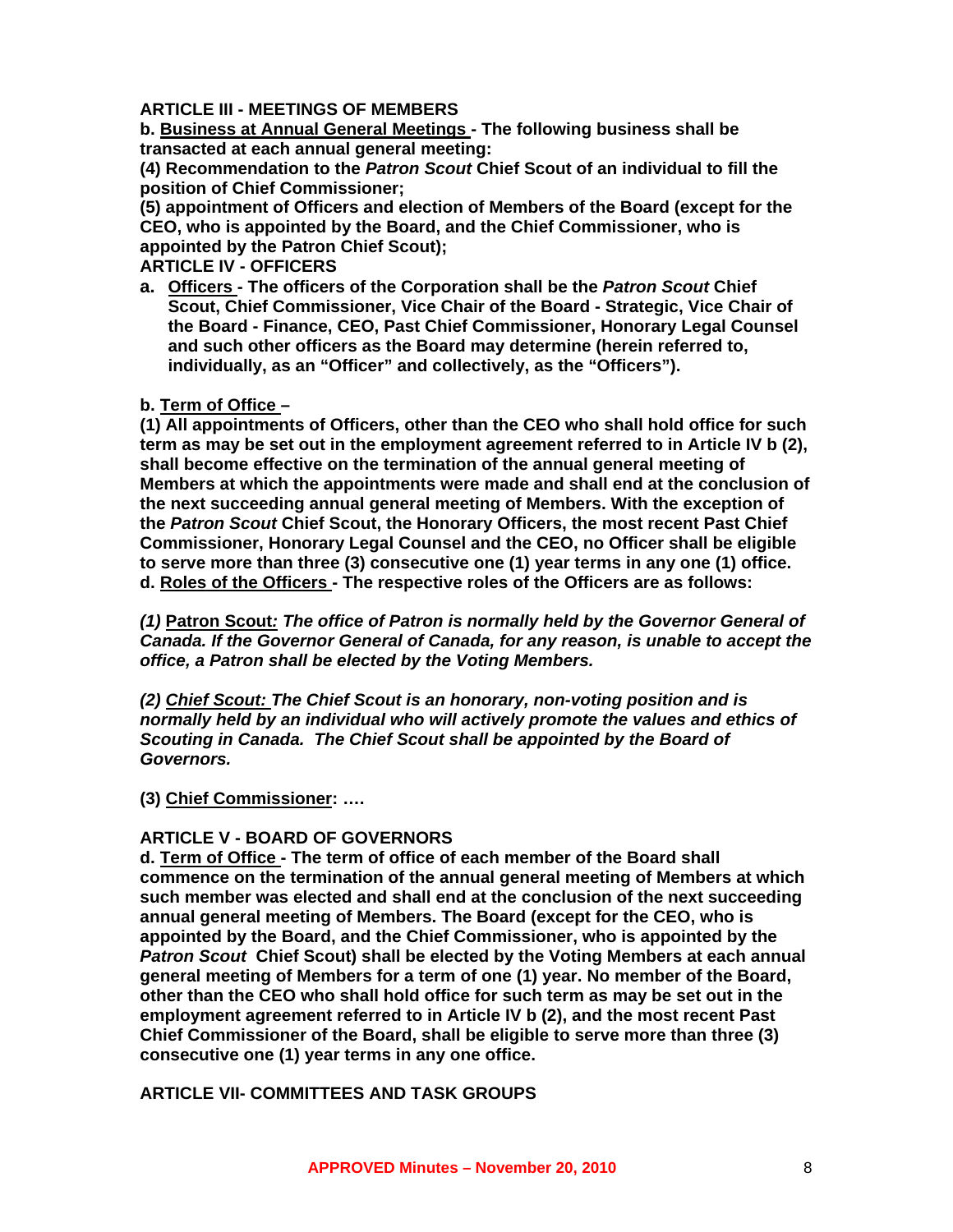#### **b. Nominating Committee**

**(4) The Nominating Committee shall prepare for presentation to the annual general meeting of Members in each year a list of:** 

**(d) The** *Patron Scout* **Chief Scout, in the event the Governor General, for any reason, is unable to accept the office.** 

**Moved: Michael O'Connor Seconded: Chris von Roretz CARRIED** 

#### **NO. 10 ADOPTION OF AUDITORS REPORT AND FINANCIAL STATEMENTS:**

Jon Singleton, Vice-Chair, Finance introduces the auditor report and financial statements. Scouts Canada was audited by KPMG. The audit was reviewed by the Scouts Canada Audit Committee and the Board of Governors. The Board of Governors moved to approve the audit.

#### **MOTION:**

**Moved that the Auditor's Report for the Scouts Canada National Operation dated October 26, 2010, be accepted; and that the financial statements of the National Operation of Scouts Canada for the year ending August 31, 2010 be accepted.** 

| <b>Moved: Jon Singleton</b> | Seconded: Rod Wilson | <b>CARRIED</b> |
|-----------------------------|----------------------|----------------|
|                             |                      |                |

#### **NO. 11 APPOINTMENT OF AUDITORS FOR 2010/2011:**

Jon Singleton expressed appreciation for our auditors, KPMG for their continued support over the past Scouting year.

#### **MOTION:**

**Moved that the firm of KPMG be appointed as Auditors for the National Operation for the year ending August 31, 2011.** 

**Moved: Jon Singleton Seconded: Gord Varey CARRIED** 

#### **NO. 12 ADOPTION OF THE 2009-2010ANNUAL REPORT:**

The Scouts Canada Annual Report is printed in both official languages (English and French). It visually highlights the SCOUTING NOW year and the difference we are making.

#### **MOTION:**

**Moved that the Annual Report of the National Operation of Scouts Canada for the year ending August 31, 2010, be adopted.** 

**Moved: Phil Gazaleh Seconded: Kyle Tiney CARRIED** 

**NO. 13 TRIBUTE TO ADULT VOLUNTEERS:**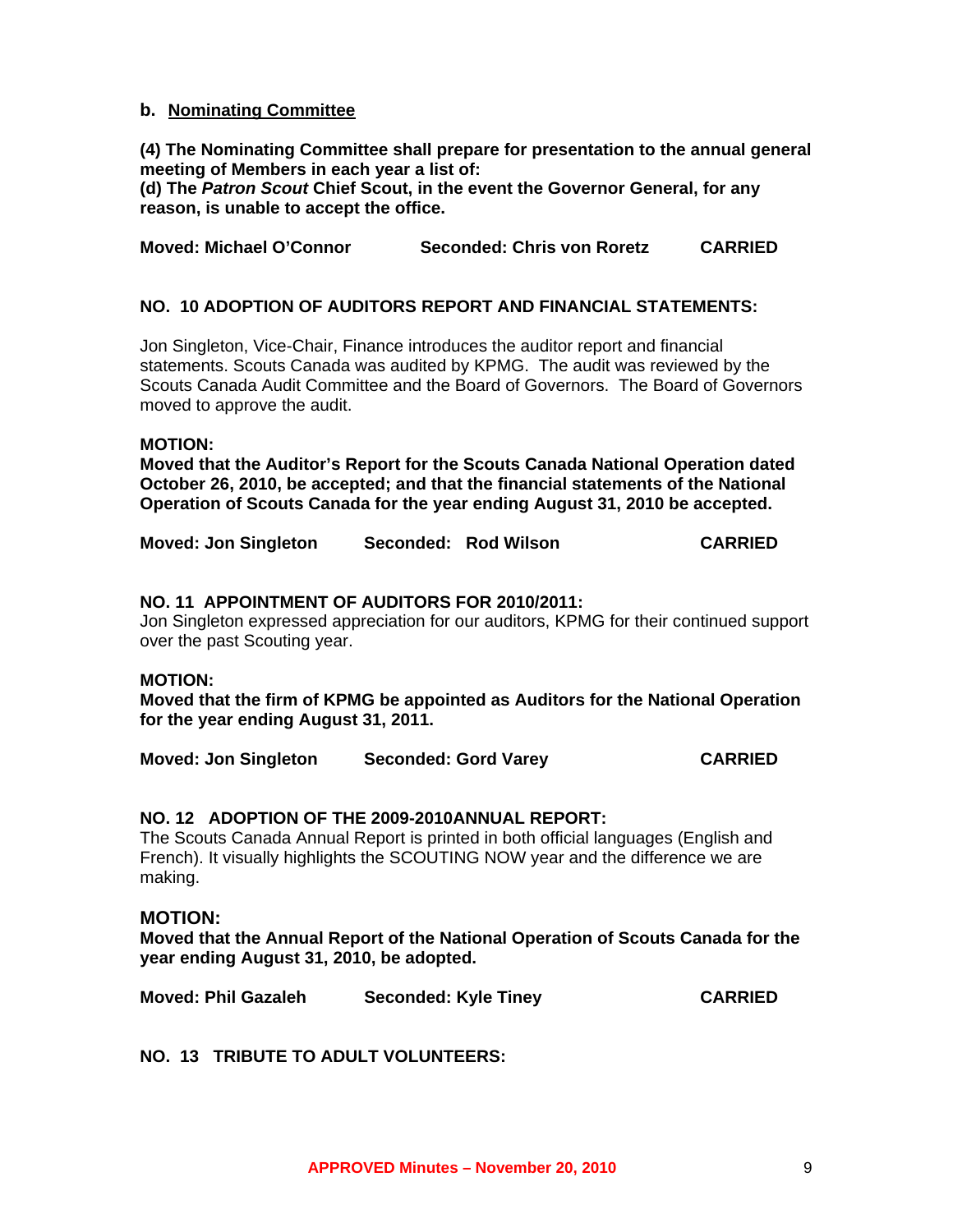Andrew Price, Deputy National Commissioner – Volunteer Services, asked for the following Motion:

**MOTION:** 

**It gives me great pleasure to salute the tireless efforts and the outstanding dedication of volunteers who make our programs so successful. Volunteers have, and will continue to inspire young people to be thoughtful, contributing members of Canadian society. I move we sincerely recognize the contribution of all Scouts Canada volunteers.** 

| <b>Moved: Larry Rivers</b> | <b>Seconded: Stewart Ross</b> | <b>CARRIED</b> |
|----------------------------|-------------------------------|----------------|
|                            |                               |                |

#### **NO. 14 APPRECIATION TO SPONSORS/PARTNERS:**

Dylan Reinhart, National Youth Commissioner, made the following Motion:

**MOTION:** 

**On behalf of Scouts Canada, I would like to extend our sincere and grateful appreciation to all of our Sponsors/Partners across this great nation, who support and dedicate themselves to aiding us to fulfill our Mission to Canadian youth.** 

|  | <b>Moved: Dylan Reinhart</b> | <b>Seconded: Mark Simpson</b> | <b>CARRIED</b> |
|--|------------------------------|-------------------------------|----------------|
|--|------------------------------|-------------------------------|----------------|

#### **NO. 15 OTHER BUSINESS**

**(a) Confirmation of Acts**:

#### **MOTION:**

**Be it resolved that all acts, by-laws, proceedings, appointments, elections, and payments enacted, made, done and taken by the Board of Governors and the Operations Advisory Committee members since the last annual meeting of the Corporation, referred to in the minutes of these bodies, of the Annual General Meeting or of the Annual Report, or in any way connected with the day-to-day business of the Corporation, are herby approved and confirmed.** 

**Moved: Jon Singleton Seconded: Sheila Caruthers-Forget CARRIED** 

**(b) Special Guests:** 

Jane Johnston, Past President, Canadian Fellowship of B-P Guilds and Doug Stanbrook, President Canadian Fellowship of B-P Guilds, Charles Dahlquist of Church of Latter Day Saints and Boy Scouts of America.

#### **(c) Closing Comments**: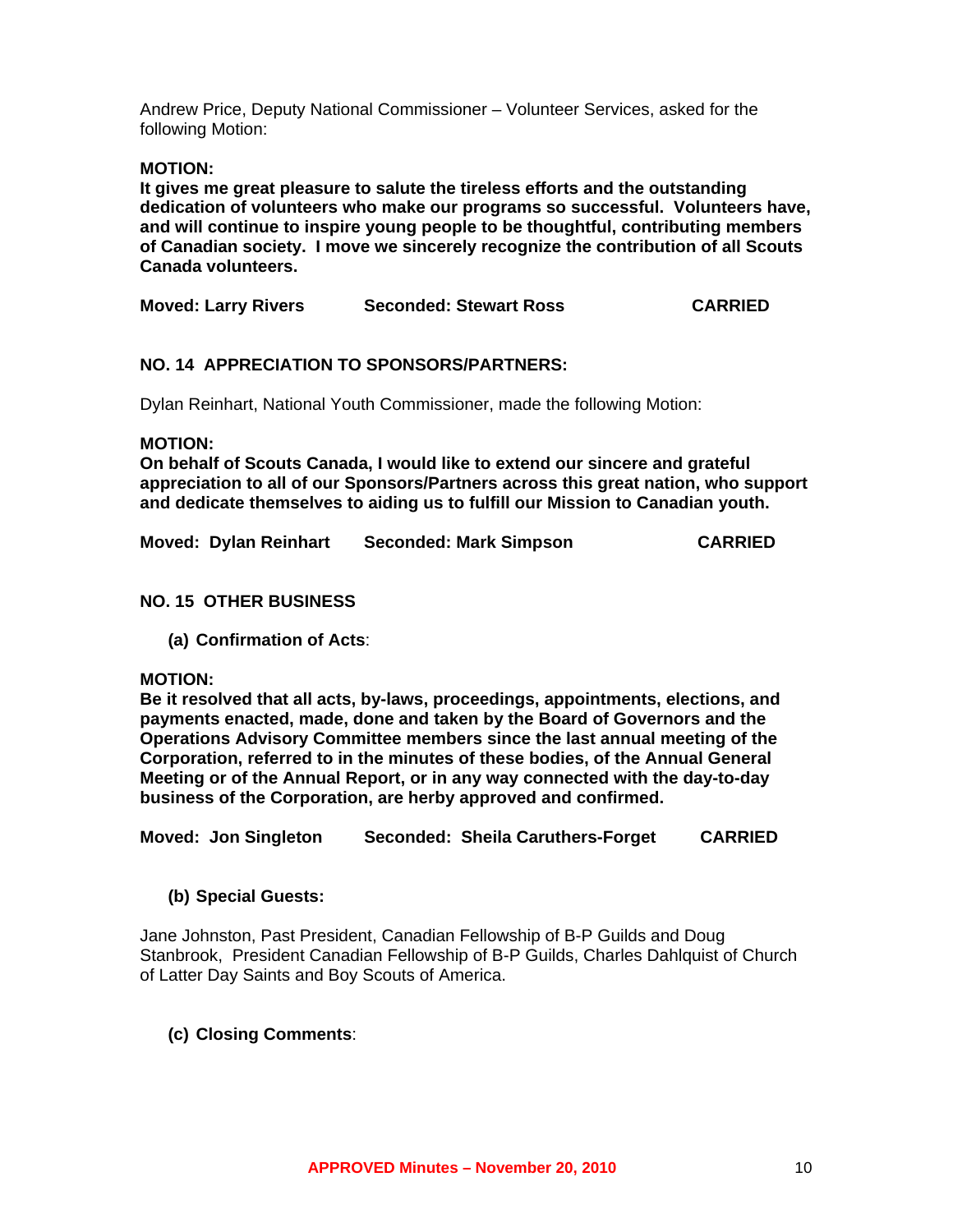Chief Commissioner Steve Kent thanked everyone for their support over the year and is looking forward to the future. He extended an invitation for everyone to come to the next National Conference in St. John's, Newfoundland and Labrador in November 2011

#### **NO. 16 ADJOURNMENT:**

Steve Kent called for a motion to adjourn.

**MOTION: That the 99th Meeting of the Scouts Canada Corporation is adjourned at 10:05am.** 

**Moved: Ken Pepin Seconded: Dick Riewe CARRIED** 

**Approval of Minutes Meeting #99 Minutes:** 

**\_\_\_\_\_\_\_\_\_\_\_\_\_\_\_\_\_\_\_\_\_\_\_ Steve Kent Scouts Canada Chair, Board of Governors**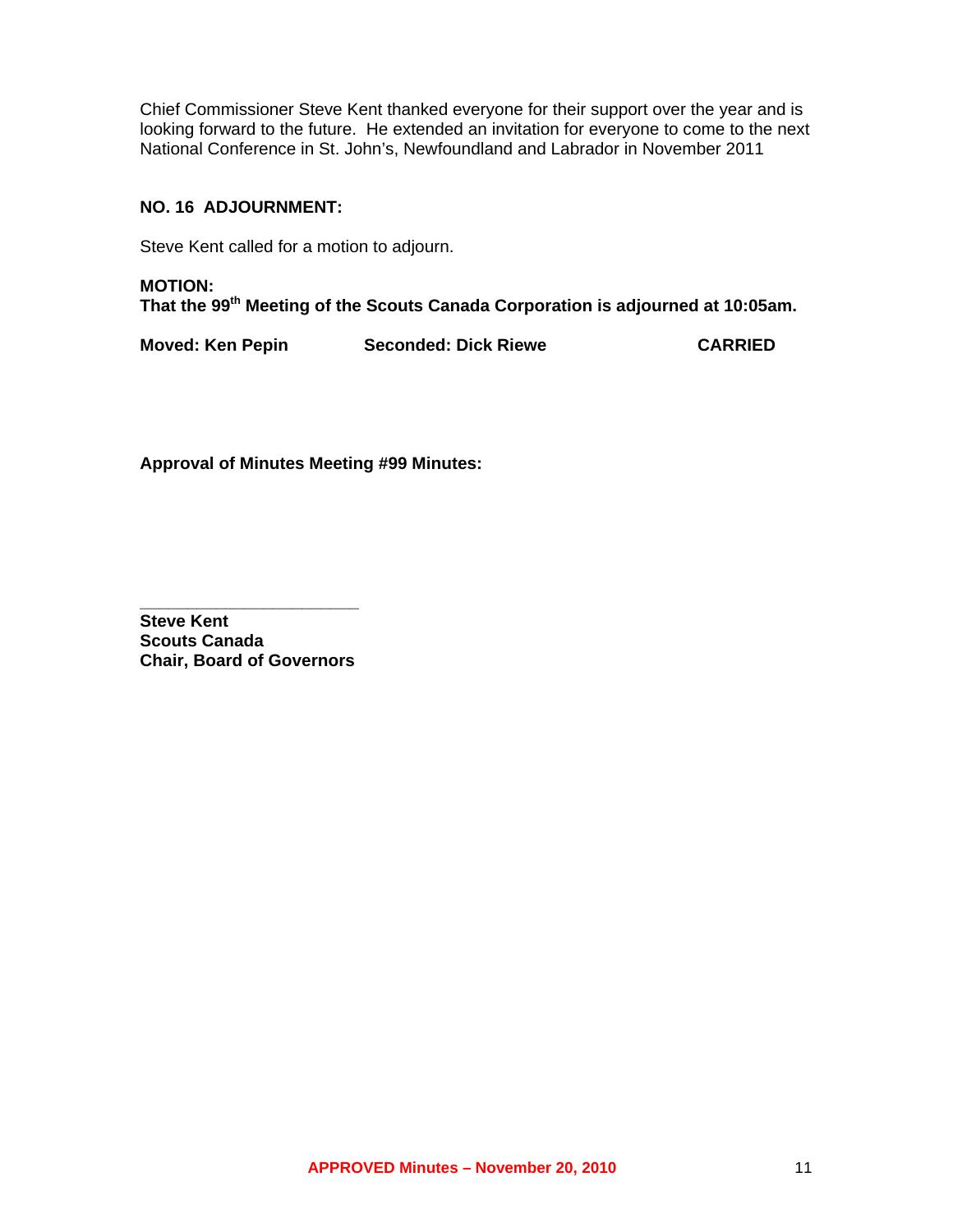## **SCOUTS CANADA REPORT OF THE NOMINATING COMMITTEE 2010**

#### **Honorary Officers (Voting):**

| British Columbia/Yukon | John Adams         | Duncan, BC     |
|------------------------|--------------------|----------------|
| Saskatchewan           | Roger Phillips     | Regina, SK     |
| Manitoba               | Douglas Ward, Q.C. | Winnipeg, MB   |
| Ontario                | Consiglio Di Nino  | Toronto, ON    |
| Quebec                 | Andrew Molson      | Montreal, QC   |
| New Brunswick          | David Huestis      | Saint John, NB |
| Nova Scotia            | John Edgecombe     | Halifax, NS    |
| Prince Edward Island   | Don Livingstone    | Stratford, PE  |
| Newfoundland/Labrador  | Senator Joan Cook  | St. John's, NF |

**\*\* Nominated from the Field**\*\*

#### **Elected by Councils as Voting Members of the Corporation (2010)**

| <b>British Columbia/Yukon</b>       |                        |                        |                        |
|-------------------------------------|------------------------|------------------------|------------------------|
| Cascadia Council                    | Daren Thomson          | <b>Susan MacGregor</b> | Kyle Van Delft         |
| <b>Fraser Valley Council</b>        | Jim Bryce              | Graham Walters         | <b>Josh Brown</b>      |
| Pacific Coast Council               | Peter Ng               | Kevin Li               | Linda Mei              |
| <b>Alberta</b>                      |                        |                        |                        |
| Chinook Council                     | <b>Gord Ellison</b>    | <b>Brenda Carstens</b> | Scott Gordon           |
| Northern Lights                     | John Woodcock          | Jill Gustafson         | Kaylee Galipeau        |
| <b>Saskatchewan</b>                 | Randy Carnduff         | Lynn Eremondi          | Kendra Bray            |
| <b>Manitoba</b>                     | Martin Drapeau         | Colleen Champagne      | Chantelle LaRose       |
| Ontario                             |                        |                        |                        |
| <b>Battlefields Council</b>         | Mark Simpson           | Linda Way              | <b>Bruce Hunter</b>    |
| <b>Central Escarpment Council</b>   | Tony Copperthwaite     | <b>Ruth Millard</b>    | Calvin Weir            |
| Greater Toronto Council 2010        | Tim McNaughton         | Laura Jarvis           | Stephen Monica (Youth) |
| Northern Ontario Council            | Tom McGibbon           | Brenda Jorgensen       | <b>Larry Rivers</b>    |
| Shining Waters Council              | <b>Ken Forbes</b>      | <b>Bill Wells</b>      | <b>Beth Katzman</b>    |
| <b>Tri-Shores Council</b>           | <b>Agnes Denham</b>    | Jim Golab              | Alex Killby            |
| Voyageur Council                    | <b>Andrew Paterson</b> | Neal Rice              | <b>Francesca Viney</b> |
| <b>White Pine Council</b>           | Dave Fletcher          | Karl Holliday          | Dylan Reinhart         |
| <b>Quebec Council</b>               | <b>Glenn Bradley</b>   | Mark Brenchley         | Chris Ladd             |
| <b>New Brunswick Council</b>        | Paul Murray            | Nancy Gallop           | <b>Apolline Savage</b> |
| <b>Prince Edward Island Council</b> | <b>Ted Cross</b>       | Vacant                 | Vacant                 |
| <b>Nova Scotia Council</b>          | Don Connors            | Herb Ripley            | Laura Ripley           |
| Newfoundland and Labrador           | <b>Lawson Dickson</b>  | <b>Bill Hickey</b>     | <b>Matthew Jones</b>   |
| Council 2010                        |                        |                        |                        |